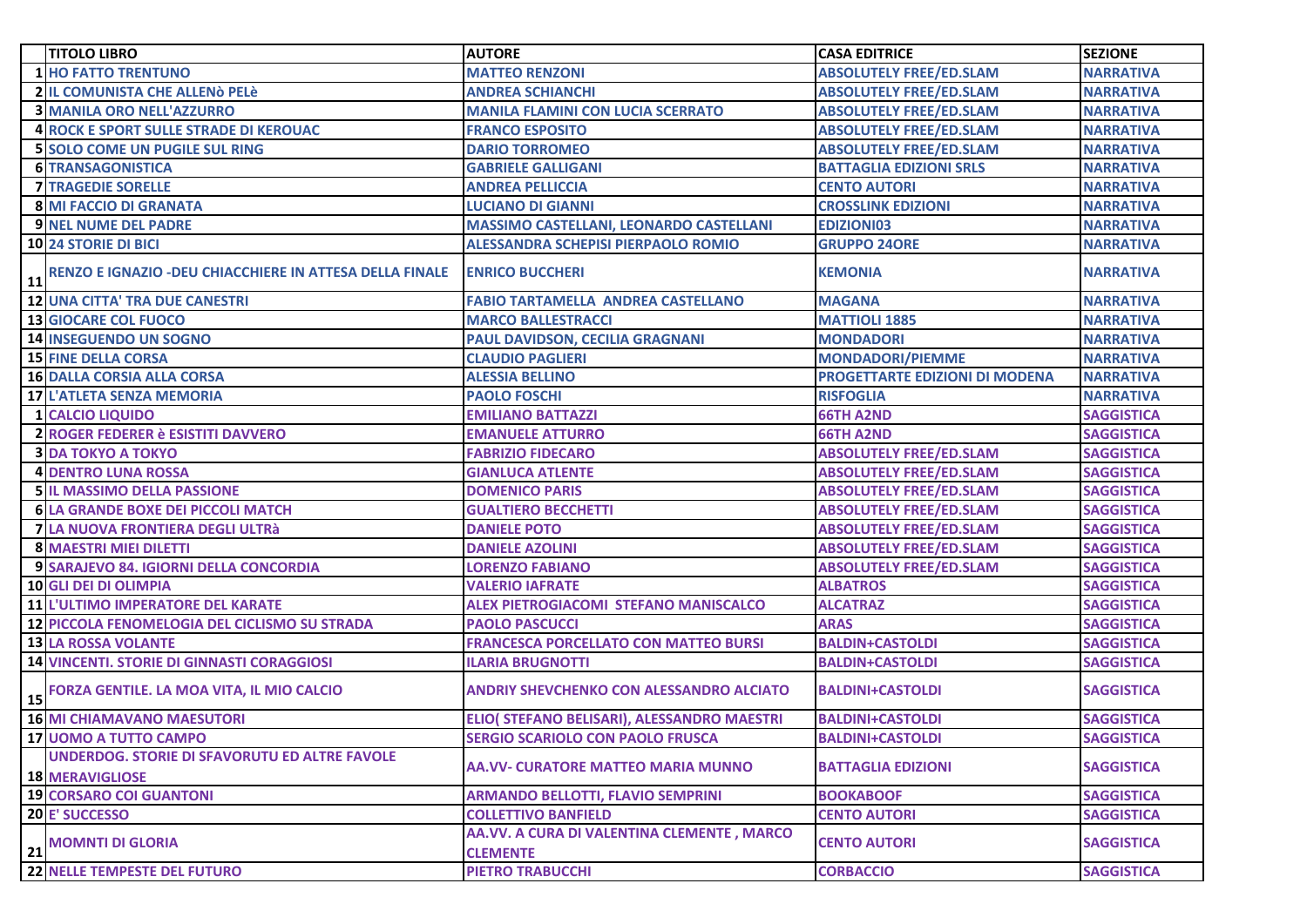|    | 23 TAMAI CALCIO                                                          | <b>LUCIO GAVA</b>                                   | <b>DE BASTIANI EDITORE</b>       | <b>SAGGISTICA</b>                      |
|----|--------------------------------------------------------------------------|-----------------------------------------------------|----------------------------------|----------------------------------------|
|    | DA LA DOMENICA SPORTIVA A DAZN: IL CAMBIAMENTO                           | <b>ALESSANDRA APRILE</b>                            | <b>DECOMPORRE EDIZIONI</b>       | <b>SAGGISTICA</b>                      |
|    | <b>24 DELL'ESPERIENZA TELEVISIVA</b>                                     |                                                     |                                  |                                        |
|    | 25 EURO 2020 WEMBLEY SI INCHINA ALL'ITALIA                               | <b>ALBERTO RIMEDIO</b>                              | <b>DIARKOS</b>                   | <b>SAGGISTICA</b>                      |
|    | FEDERICA PELLEGRINI. VINCERE, VIVERE, SORPRENDERE: LO                    | <b>STEFANO ARCOBELLI</b>                            | <b>DIARKOS</b>                   | <b>SAGGISTICA</b>                      |
|    | 26 STILELIBERODI UNA LEGGENDA ITALIANA                                   |                                                     |                                  |                                        |
|    | 27 GLI ALFIERI AZZURRI                                                   | <b>FEDERICO PASQUALI</b>                            | <b>ED. HARPO</b>                 | <b>SAGGISTICA</b>                      |
|    | 28 TENNIS AUT- QUATTRO SCAMBI TRA TENNIS E AUTISMO                       | <b>ANDREA MELIS</b>                                 | <b>EDITORE EUROPA EDIZIONI</b>   | <b>SAGGISTICA</b>                      |
|    | <b>CALCIO E GEOPOLITICA</b>                                              | <b>ALESSIO POSTIGLIONE, VALERIO MANCINI, NARCIS</b> | <b>EDIZIONI MONDO NUOVO</b>      | <b>SAGGISTICA</b>                      |
| 29 |                                                                          | <b>PALLARES DOMENECH</b>                            |                                  |                                        |
|    | <b>30 C'ERA UNA VOLTA STRADONICO</b>                                     | <b>GIANCARLO CONTESSA, SANDRO SANTORI</b>           | <b>EDIZIONI SIMPLE</b>           | <b>SAGGISTICA</b>                      |
|    | NON SANNO NEANCHE FARE LA CAPOVOLTA. IL CORPO DEI                        | <b>SIMONE DIGENNARO</b>                             | <b>ERICKSON</b>                  | <b>SAGGISTICA</b>                      |
|    | <b>31 GIOVANI E I LORO DISAGI</b><br>32 GIORGIO TOSATTI - CARO MAESTRO - | <b>DANIELE TOSATTI</b>                              | <b>GEO EDIZIONI</b>              | <b>SAGGISTICA</b>                      |
|    | 33 L'AZIENDA CALCIO IN ITALIA                                            | <b>MARIO NICOLIELLO</b>                             | <b>GIUFFRè</b>                   | <b>SAGGISTICA</b>                      |
|    | <b>34 QUI E ORA SORELLE</b>                                              | <b>LUCA FARINOTTI</b>                               | <b>ITALIA SUL PODIO</b>          | <b>SAGGISTICA</b>                      |
|    | UNA VITA IN CANOA. PAGAIATE ED AVVENTURE CON STEFANIE                    |                                                     |                                  |                                        |
|    | 35 HORN                                                                  | <b>MARIO NICOLIELLO</b>                             | <b>ITALIA SUL PODIO</b>          | <b>SAGGISTICA</b>                      |
|    | #EMOZIONI. 60 ANNI DI STORIA D'ITALIA ATTRAVERSO 15 SFIDE                |                                                     |                                  |                                        |
|    | <b>36 SPORTIVE</b>                                                       | <b>FEDERICO VERGARI</b>                             | <b>LAB DFG</b>                   | <b>SAGGISTICA</b>                      |
|    | COCCODRILLI, RETI E CUCCHIAI. LA DOPPIA VITA DELLE PAROLE                |                                                     |                                  |                                        |
|    | <b>37 DEL CALCIO</b>                                                     | <b>FULVIO DAMELE, LUCA AMORETTI</b>                 | <b>LAB DFG</b>                   | <b>SAGGISTICA</b>                      |
|    | TULLO MORGAGNI- IL GIORNALISTA "VOLANTE" CHE INVENTÒIL                   | <b>DOMENICO GUZZO</b>                               | <b>LEG EDIZIONI</b>              | <b>SAGGISTICA</b>                      |
|    | <b>38 GIRO D'ITALIA</b>                                                  |                                                     |                                  |                                        |
|    | <b>39 QUANDO IL BASKET ERA LEGGENDA</b>                                  | <b>STEFANO PRESTISIMONE MANFREDO FUCILE</b>         | <b>LEVARIE</b>                   | <b>SAGGISTICA</b>                      |
|    | GIOCHI DI GLORIA. STORIA, MISTERI E CURIOSITà DA ATENE                   | <b>GIANMARIO BONZI</b>                              | <b>LIBROCO.ITALIA</b>            | <b>SAGGISTICA</b>                      |
|    | 40 1896                                                                  |                                                     |                                  |                                        |
|    | <b>41 ARRIGO SACCHI. OLTRE IL SOGNO</b>                                  | <b>SERGIO BARDUCCI</b>                              | <b>MINERVA</b>                   | <b>SAGGISTICA</b>                      |
|    | <b>42 IO C'ERO DAVVERO</b>                                               | <b>GIAMPAOLO ORMEZZANO</b>                          | <b>MINERVA</b>                   | <b>SAGGISTICA</b>                      |
|    | <b>43 L'ALTRA FACCIA DELLE CORSE</b>                                     | <b>CARLO CAVICCHI</b>                               | <b>MINERVA</b>                   | <b>SAGGISTICA</b>                      |
|    | <b>44 QUASI NEMICI</b>                                                   | <b>DARIO CECCARELLI</b>                             | <b>MINERVA</b><br><b>MINERVA</b> | <b>SAGGISTICA</b>                      |
|    | <b>45 STEP BACK</b><br><b>46 C'ERA UNA VOLTA SANSIRO</b>                 | <b>LORENZO SANI</b><br><b>GIANFELICE FACCHETTI</b>  | <b>MONDADORI/PIEMME</b>          | <b>SAGGISTICA</b><br><b>SAGGISTICA</b> |
|    | <b>47 CERVINO</b>                                                        | <b>HERVE BARMASSQ</b>                               | <b>MONDADORI/PIEMME</b>          | <b>SAGGISTICA</b>                      |
|    | <b>48 IL CALCIO HA PERSO</b>                                             | <b>MATTEO SPAZIANTE FRANCO VANNI</b>                | <b>MONDADORI/PIEMME</b>          | <b>SAGGISTICA</b>                      |
|    | <b>49 IL VENTO IN FACCIA</b>                                             | <b>SEBINO NELA</b>                                  | <b>MONDADORI/PIEMME</b>          | <b>SAGGISTICA</b>                      |
|    | 50 KOBE                                                                  | <b>SIMONE MARCUZZI</b>                              | <b>MONDADORI/PIEMME</b>          | <b>SAGGISTICA</b>                      |
|    | <b>51 QUANDO UCCISERO MARADONA</b>                                       | <b>MAURIZIO CROSETTI</b>                            | <b>MONDADORI/PIEMME</b>          | <b>SAGGISTICA</b>                      |
|    | 52 MOLTENI, STORIA DI UNA FAMIGLIA E DI UNA SQUADRA                      | <b>PIER AUGUSTO STAGI</b>                           | <b>PRIMA PAGINA EDIZIONI</b>     | <b>SAGGISTICA</b>                      |
|    | 53 E TU, TE LO RICORDI MARCO?                                            | <b>MARIO CIONFOLI</b>                               | <b>REVERDITO</b>                 | <b>SAGGISTICA</b>                      |
|    | IL PASSE - PARTOUT DEL NOVECENTO, 100 ANNI DEL MONDO                     |                                                     |                                  |                                        |
|    | <b>54 VISTI DALLA BICICLETTA</b>                                         | <b>FLAVIO MARIA TAROLLI</b>                         | <b>REVERDITO</b>                 | <b>SAGGISTICA</b>                      |
|    | <b>55 IL POTERE DELLA VITTORIA</b>                                       | <b>MORIS GASPARRI</b>                               | <b>SALERNO EDITRICE</b>          | <b>SAGGISTICA</b>                      |
|    | <b>56 GIU LA NASCHERA</b>                                                | <b>ELISA DI FRANCISCA</b>                           | <b>SOLFERINO</b>                 | <b>SAGGISTICA</b>                      |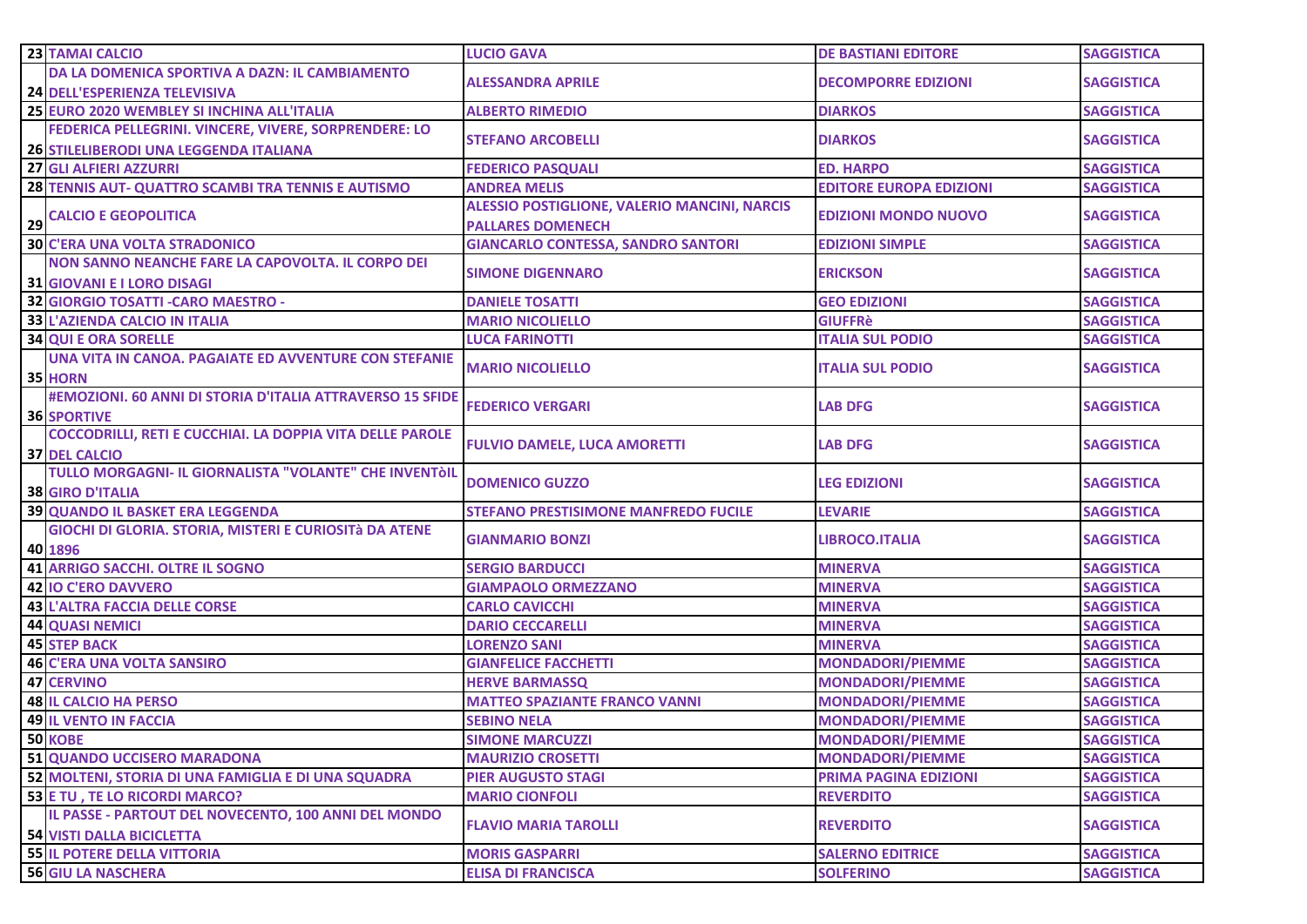| 57 ALPHA. VIAGGIO PUNK NEL MONDO DELL'ENDURANCE                                                                                                                                                               | <b>SIMONE SARASSO</b>                                                               | <b>SONZOGNO</b>           | <b>SAGGISTICA</b> |
|---------------------------------------------------------------------------------------------------------------------------------------------------------------------------------------------------------------|-------------------------------------------------------------------------------------|---------------------------|-------------------|
| 58 IL DIAMANTE è PER SEMPRE                                                                                                                                                                                   | <b>MARIO SALVINI</b>                                                                | <b>TERRE DI MEZZO</b>     | <b>SAGGISTICA</b> |
| <b>59 IL GRANDE LIBRO DEL DERBY</b>                                                                                                                                                                           | <b>FABIO ARGENTINI, LUIGI PANELLA</b>                                               | <b>ULTRA SPORT</b>        | <b>SAGGISTICA</b> |
| IL RE DEGLI ULTIMI. I SETTTE ANNI MERAVIGLIOSI E FOLLI DI                                                                                                                                                     | <b>ENZO BERETTA</b>                                                                 | <b>ULTRA SPORT</b>        | <b>SAGGISTICA</b> |
| 60 MARADONA A NAPOLI                                                                                                                                                                                          |                                                                                     |                           |                   |
| 61 LA VANGA IN CAMPO                                                                                                                                                                                          | <b>FRANCESCA MUZZI</b>                                                              | <b>ULTRA SPORT</b>        | <b>SAGGISTICA</b> |
| 62 NEGRI. STORIE DI SPORT E DI RAZZISMO NEGLI STATI UNITI                                                                                                                                                     | <b>FRANCESCO GALLO</b>                                                              | <b>ULTRA SPORT</b>        | <b>SAGGISTICA</b> |
| 63 QUASI FERRARISTI. STORIE DI PILOTI AD UN PASSO DAL MITO                                                                                                                                                    | <b>ADRIANO CISARIO</b>                                                              | <b>ULTRA SPORT</b>        | <b>SAGGISTICA</b> |
| SARO' SEMPRE AL TUO FIANCO. DIECI MOMENTI CHE MI<br>64 HANNO FATTO AMARE ALESSANDRO DEL PIERO                                                                                                                 | <b>FRANCESCO GAVATORTA</b>                                                          | <b>ULTRA SPORT</b>        | <b>SAGGISTICA</b> |
| CADI SETTE VOLTE, RIALZATI OTTO. MARIA CENTRACCHI, UNA<br>65 RAGAZZA CHE NON SI E' MAI ARRESA                                                                                                                 | <b>ANTONIO MORICI</b>                                                               | <b>VOLTURNIA EDIZIONI</b> | <b>SAGGISTICA</b> |
| <b>66 IL TERZINO CANNONIERE</b>                                                                                                                                                                               | <b>MASSIMO ARCIDIACONO</b>                                                          | <b>ZOLFO EDITORE</b>      | <b>SAGGISTICA</b> |
| 67 OLTRE LA COREA-VITA E CALCIO DI EDMONDO FABBRI                                                                                                                                                             | <b>TIZIANO ZACCARIA</b>                                                             |                           | <b>SAGGISTICA</b> |
| <b>68 RACCONTI DI UN PERSONAL TRAINER</b>                                                                                                                                                                     | <b>ALFREDO STECCHI</b>                                                              |                           | <b>SAGGISTICA</b> |
| lattività motoria adattata dalla teoria alla pratica.<br>1 TEST E PROGRAMMI DI ALLENAMENTO                                                                                                                    | <b>LUCA MARIN</b>                                                                   | <b>CALZETTI MARIUCCI</b>  | <b>TECNICA</b>    |
| <b>GIOCOFOBIA. L'ESPERIENZA DI GIOCAMPUS PER</b><br>2 L'INCLUSIONE, L'ALIMENTAZIONE E L'AMBIENTE                                                                                                              | <b>PAOLO SECLI, ANDREA FARNESE</b>                                                  | <b>CALZETTI MARIUCCI</b>  | <b>TECNICA</b>    |
| <b>GOLF. UN GIOCO DI TESTAPSICOLOGIA E STRATEGIA SUL</b><br><b>3 CAMPO DA GOLF</b>                                                                                                                            | <b>STEFANO RICCHIUTI</b>                                                            | <b>CALZETTI MARIUCCI</b>  | <b>TECNICA</b>    |
| I 50 MIGLIORI ESERCIZI PER UN GRANDE GILF (CON 10 ESERCIZI<br>4 EXTRA)                                                                                                                                        | <b>STEFANO RICCHIUTI</b>                                                            | <b>CALZETTI MARIUCCI</b>  | <b>TECNICA</b>    |
| <b>INSEGNAMENTO E ALLENAMENTO DELLA TECNICA</b><br>CALCISTICA:BASI TEORICHE E METODOLOGICHE. LINEE GUID PER STEFANO D'OTTAVION<br>IL MIGLIORAMENTO DELLA TECNICA ATTRAVERSO L'UTILIZZO<br>5 DELLA "GINGAWALL" |                                                                                     | <b>CALZETTI MARIUCCI</b>  | <b>TECNICA</b>    |
| INSEGNARE EASYBASKET. IL GIOCOSPORT DELLA FIP PER LA<br><b>6 SCUOLA PRIMARIA</b>                                                                                                                              | MAURIZIO CREMONINI, ROBERTA REGIS, LUCIO<br><b>BORTOLUSSI</b>                       | <b>CALZETTI MARIUCCI</b>  | <b>TECNICA</b>    |
| 7 JOY OF MOVING - FAMILY. FORZA METTIAMOCI IN GIOCO                                                                                                                                                           | CATERINA PESCE, ROSALBA MERCHETTI, NARIO<br>BELLUCCI, ANNA MOTTA, PASQUALE BELLOTTI | <b>CALZETTI MARIUCCI</b>  | <b>TECNICA</b>    |
| LA PREPARAZIONE DEL TRIATHLON 70.3/LA COSTRUZIONE<br>8 DELLA PERFORMANCE IN 100 GIORNI                                                                                                                        | <b>SERGIO CONTIN, ROBERO TAMBURRI</b>                                               | <b>CALZETTI MARIUCCI</b>  | <b>TECNICA</b>    |
| PERIODIZZAZIONE DELL'ALLENAMENTO NEL NATURAL<br>BODYBUILDING. COME GESTIRE LE DINAMICHE ALLENAMENTI E GIOVANNI SPINELLI<br>9 LA NUTRIZIONE FINALIXIZZATE ALLA COMPOSIZIONE CORPEREA                           |                                                                                     | <b>CALZETTI MARIUCCI</b>  | <b>TECNICA</b>    |
| 10 PESISTICA. SPORT PER TUTTI GLI SPORTY                                                                                                                                                                      | <b>ANTONIO URSO</b>                                                                 | <b>CALZETTI MARIUCCI</b>  | <b>TECNICA</b>    |
| <b>IRILEVAZIONE STATISTICA E MATCH ANALYSIS NELLA</b><br>11 PALLAVOLO. PENSIERI E APPUNTI DI UNO SCOUTMAN                                                                                                     | <b>ANNALISA PINTO</b>                                                               | <b>CALZETTI MARIUCCI</b>  | <b>TECNICA</b>    |
| SPORT DI SQUADRA DISTANZIATI PER LA SCUOLA SECONDARIA<br>12 DI PRIMO E SECONDO GRADO                                                                                                                          | <b>RICCARDO PROVVEDI, LUCA CUCCARINI, RICCARDO</b><br><b>DE DOMINICI</b>            | <b>CALZETTI MARIUCCI</b>  | <b>TECNICA</b>    |
| 13 L APREPARAZIONE MOTORIA DI BASE                                                                                                                                                                            | <b>SAMUEL AGOSTINO</b>                                                              | <b>ELIKA</b>              | <b>TECNICA</b>    |